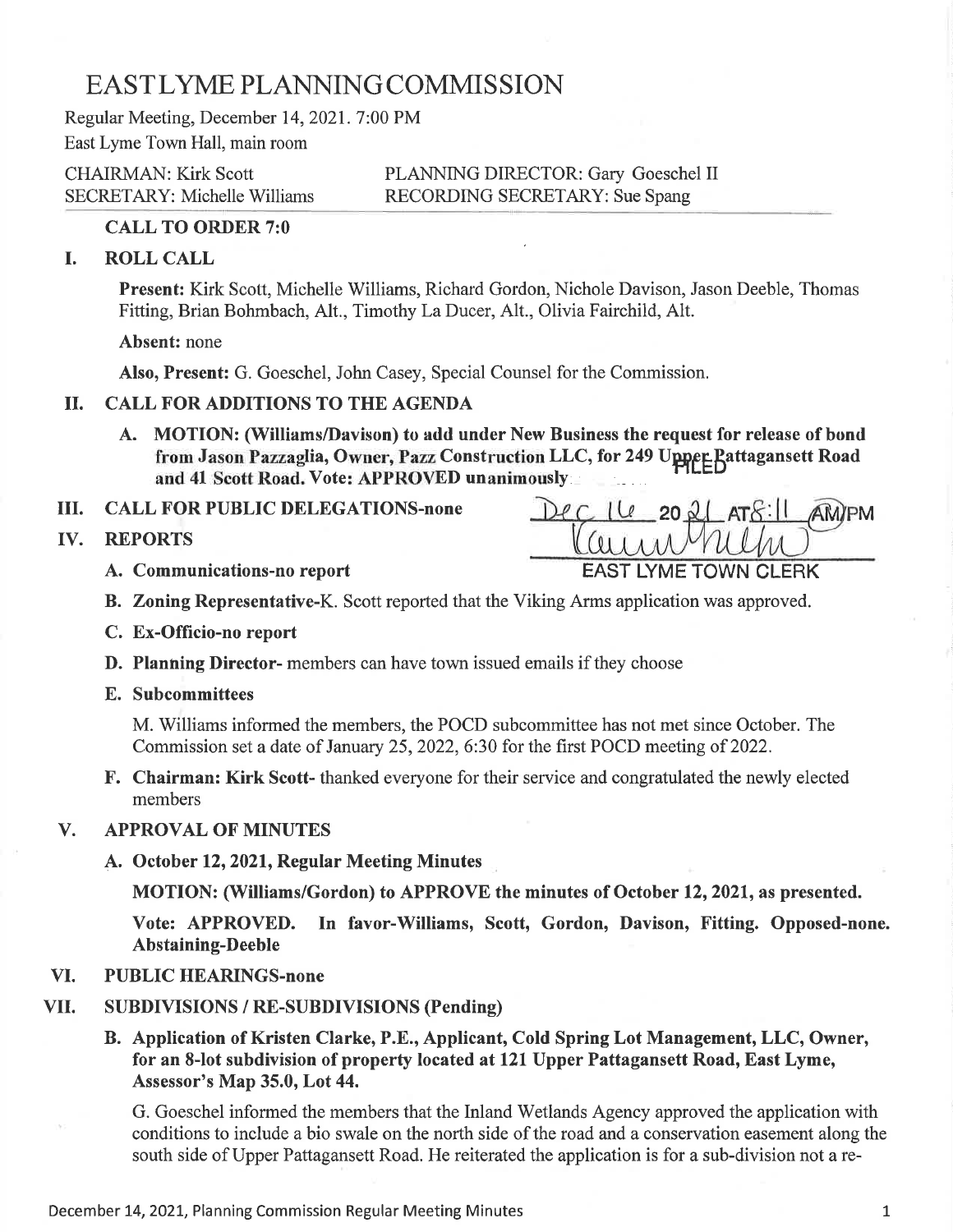subdivision.

Attorney P. Geraghty, for the applicant, informed the members that the application is up to date and though the Inland Wetlands Agency approved the application last night a condition of approval needs to be worked out between the applicants engineer and the town engineer.

J. Deeble stated that he was not a member of the Commission when this application was discussed but he has kept up with it and was a member of the Inland Wetlands Agency when it came before them.

- o P. Geraghty submitted a report from the State Archeologist. He introduced Tim May and J.P. Mereen to answer any questions the Commission may have. Jeffery Torrence is also available as someone who was there at the beginning of the project to answer questions on open space.
- P. Geraghty submitted an email  $(11/16/2021)$  to Special Counsel to the Commission, John Casey, asking for G. Goeschel to recuse himself due to a conflict of interest.
- P. Geraghty stated he has received an email from the Town Engineer informing him that all comments/concems have been addressed.
- Ledge Light letter  $(12/13/2021)$  review letter for septic systems. He said a typo on the original letter has since been corrected

P. Geraghty reviewed what has been presented at the last meeting, specifically exhibits A, B, and CC, the application proposes dividing 14 acres of the property into 8 building lots. The remaining land will remain in the same historical manner and is not proposed for any residential use. He noted vthe following items:

- The applicant has not received comments from the zoning department as it meets all regulations.
- o The plan calls for GST septic systems which are the most advanced system approved by the State of Connecticut.
- The town engineer has approved the storm water management plans and the erosion and sedimentation plans.
- o The applicant has fulfilled the sub-division regulations and received approval of the Inland Wetlands Agency.
- The Natural Diversity Data Base letter
- The determination letter concerning construction letters and site design protection
- . Phase lB archeology letter
- . Site line plan

P. Geraghty believes the open space issues have been resolved and the position taken by the town is incorrect.

He referenced exhibit EE which gives the history of the project stating at the onset of development of Nottingham Hills sub-division. P. Geraghty states that the town knew it was to be a phased project over an unknow period of time. The land was not all acquired at the same time and lots/land were added to the sub-division as the properties were acquired.

Phase I of the Nottingham Hills Sub-division is 7 lots, land acquired by Robert Blatt with a common boundary with the girl scout camp. Lot 6 notes an area for future phase development and an open space covenant which defers the dedication of open space until a future phase.

Letter from attorney Attorney Block indicating that an applicant engaging in a phased sub-division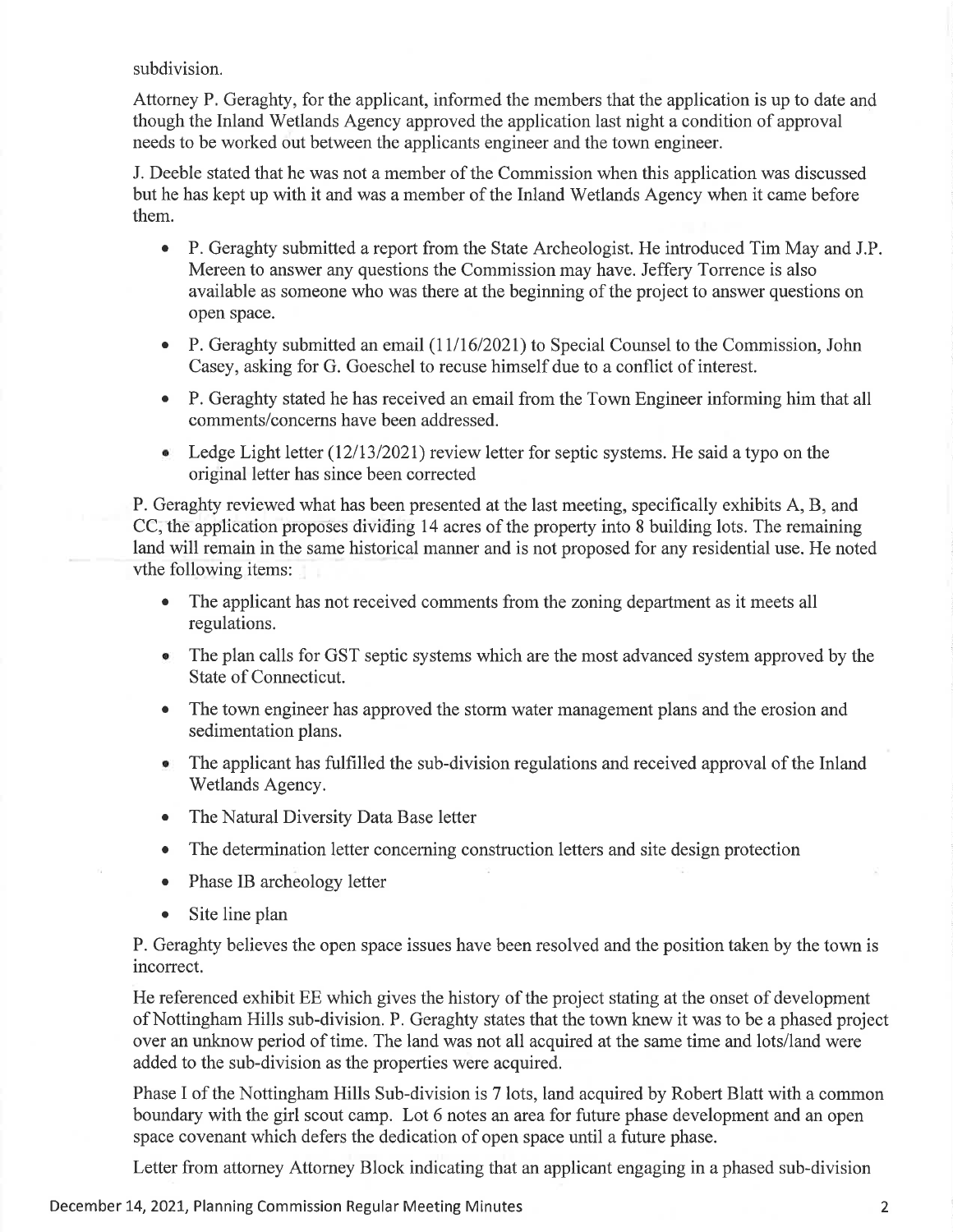can reserve land for open space for future development and at the completion of the phases can allocate that open space to a different area, therefore the applicant can move the open space if desired as long as the appropriate amount is satisfied.

Phase II consists of 46 lots and received Inland Wetlands Agency approval but final approval for development was delayed due to litigation with the town. As a result, the property was split into IIA and III.

Phase IIA consists of additional contiguous land bought April 2005 and land bought from Torrence Family Limited Partnership in 2003

Twenty-three acres of land were deeded to the Town of East Lyme, for open space.

Phase III approved by the East Lyme Planning Commission, December 2005 which included the required addition of land bought from Robert Blatt. The boundary of the contiguous property of Nottingham Hills, page SD3 was noted.

Phase IV, approved by East Lyme Planning Commission on November 16, 2010, approved the additional land acquired by Robert Blatt. Mr. Blatt was a member of New England National and as part of the settlement with the Town of East Lyme, New England National was obligated to assign its properties and development rights to another entity, that entity ended up being English Harbour Asset Management.

New England Management and East Lyme Planning commission reached an agreement providing a conservation easement of 10 acres despite the developer had already met the open space requirements, with the understanding the sub-division would use/bank the open space for future development.

Phase V, English Harbour Asset Management obtained the development rights to the Nottingham Hills sub-division in March 2020.

The open space provided is more than required and has exceeded the requirement by 9.1 acres. The combined total transferred to the East Lyme Land Trust is 37.9 acres as of December 2020. Upon recalculating the open space, it totals 79.34 acres of the total sub-division of 107 .82 acres, approximately 73.5% of the sub-divisions land is now in open space.

Therefore, the proposed application is part of the original sub-division and does not require any additional open space dedication. If this was a stand-alone sub-division,4.2 acres would be required.

K. Scott asked when does the sub-division end, does it keep going with acquisition of new properties.

P. Geraghty stated that as long as there is land that can be acquired and added to the sub-division it will go on.

M. Williams asked about exhibit EE and if there is evidence of master plan from the beginning and if so, the current parcel would not be included. When open space was dedicated, not knowing if more property would be acquired, then the dedication of opens space would have been complete. If someone else acquired the property, they would have to dedicate the 4.2 acres of open space.

P. Geraghty agreed, but language in prior approvals give them the right to bank the already dedicated open space to apply to future development.

M. Williams asked for clarification on the most recent approval in dealing with already approved lots which did not include any new open space requirements for that re-subdivision.

P. Geraghty stated that application was for lot line revisions so there were no new open space requirements. He said back to 2011, it was clear the open space was meant to be banked for future development.

M. Williams stated the application is for newly acquired property and it appears that in regard to the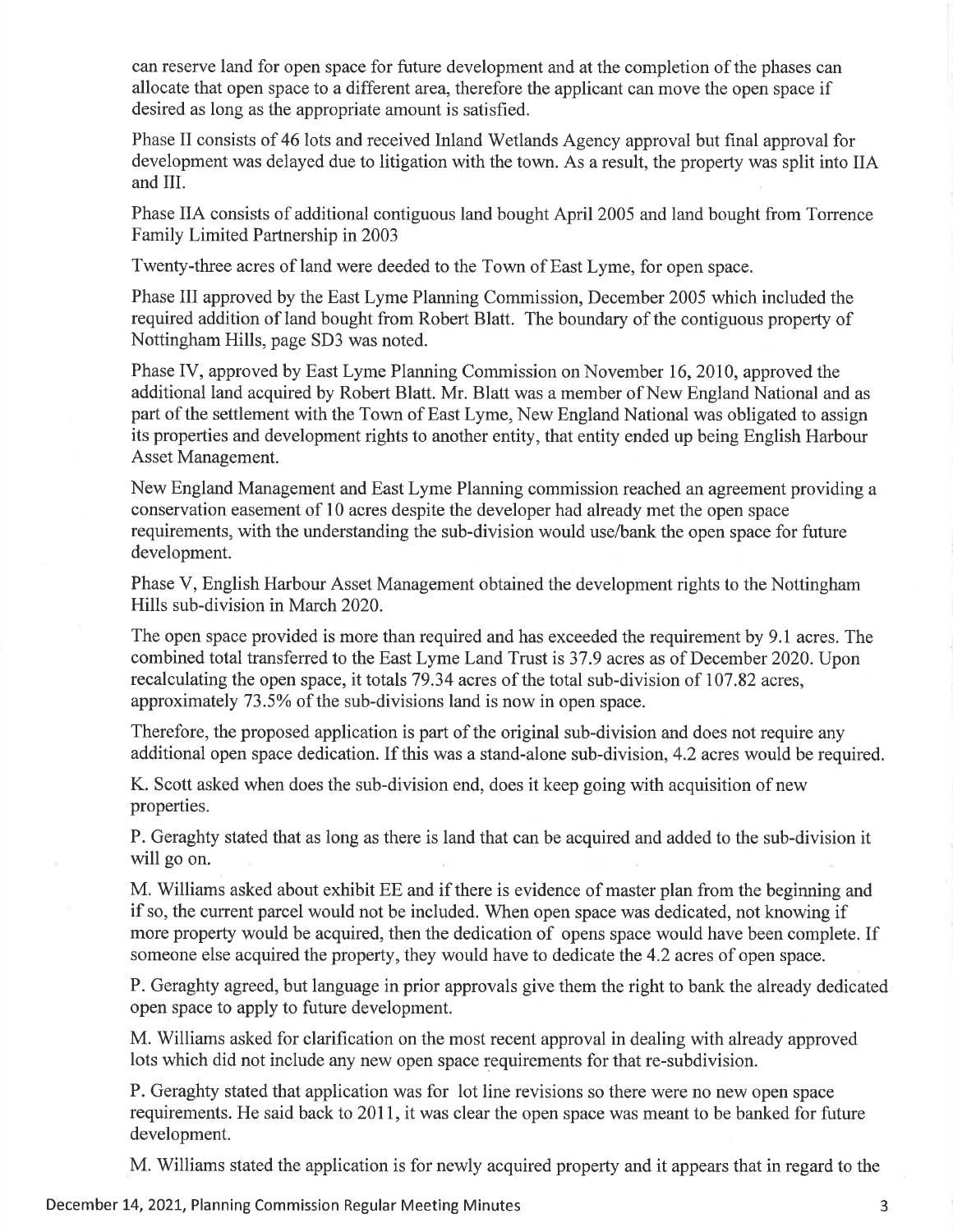applicants stand on the banked open space, if they started out with one big piece of land they can do as they say when banking of opens space but does that hold when pieces are added for development. Only 10 aces are banked.

P. Geraghty said it is not clear if all the property was under single ownership but according to the 2011 approval it was clear they were banking open space for future development. It was clear that the applicant was intending to buy more land to add to the common development project. The required open space for this application can come out of the 10 acres, banked open space.

K. Scott asked about the status of development, P. Geraghty stated approved lots have been built and others are empty lots. Most are owned by English Harbour.

K. Scott asked what would terminate development rights which include banked open space.

P. Geraghty stated the development would be terminated when development is done.

John Casey, Special Counsel for the Commission with the law firm of Robinson and Cole, addressed the letter asking for the recusal of G. Goeschel. He stated he has not investigated the issue. If it was a member of the commission, then it would be up to that individual member to decide if they had a conflict of interest. There is nothing he can refer to when a conflict addresses a town staff member. He said it was not up to the commission to decide if G. Goeschel should recuse himself.

G. Goeschel asked why he was not made aware of the concems earlier in the application process. He said he would have been more than happy to refer the application to the SECCOG.

G. Goeschel addressed the question of the contiguousness of this property to the Nottingham Hills subdivision. Yes, it abuts the subdivision but the land along Kensington Drive has already conveyed out. So, the question is if it is separate from the overall subdivision.

J. Casey asked G. Geraghty what section of the regulations he is proceeding under regarding open space.

P. Geraghty stated it was a conventional subdivision.

J. Casey said it was his understanding they are proceeding under section 7.2.2., of the sub-division regulations. He asked if it was the applicants understanding that this section applies to abutting parcels under common ownership in the future and not just abutting parcels under common ownership at the start of the original subdivision.

P. Geraghty believed that it would any abutting parcel acquired since the start of the original subdivision.

J. Casey read section7.2.2. which would seem to say you can subdivide and dedicate open space in the future, but it is the applicant's stance that you can dedicate open space and bank it. P. Geraghty agreed with that interpretation of his view.

J. Casey asked if there was notation on the approved maps stating the banking of open space, size and location. P. Geraghty did not know if it was on the map but would research it.

M. Williams stated they should review the zoning regulations of the conservation design development as the application exceeds section 23 of a subdivision of over 10 acres or over 4 lots.

P. Geraghty stated that because of the shared driveways there is less impact, so it falls under a common subdivision.

G. Goeschel said the outstanding items are figuring out the open space issue. But if this is determined this is a separate piece/parcel then it needs to comply with current regulations.

The conditions of the Wetlands approval still need to be worked out between engineers for the applicant and town.

J. Casey stated the record from the 12/13/2021 Inland Wetlands Agency will reflect that if the bio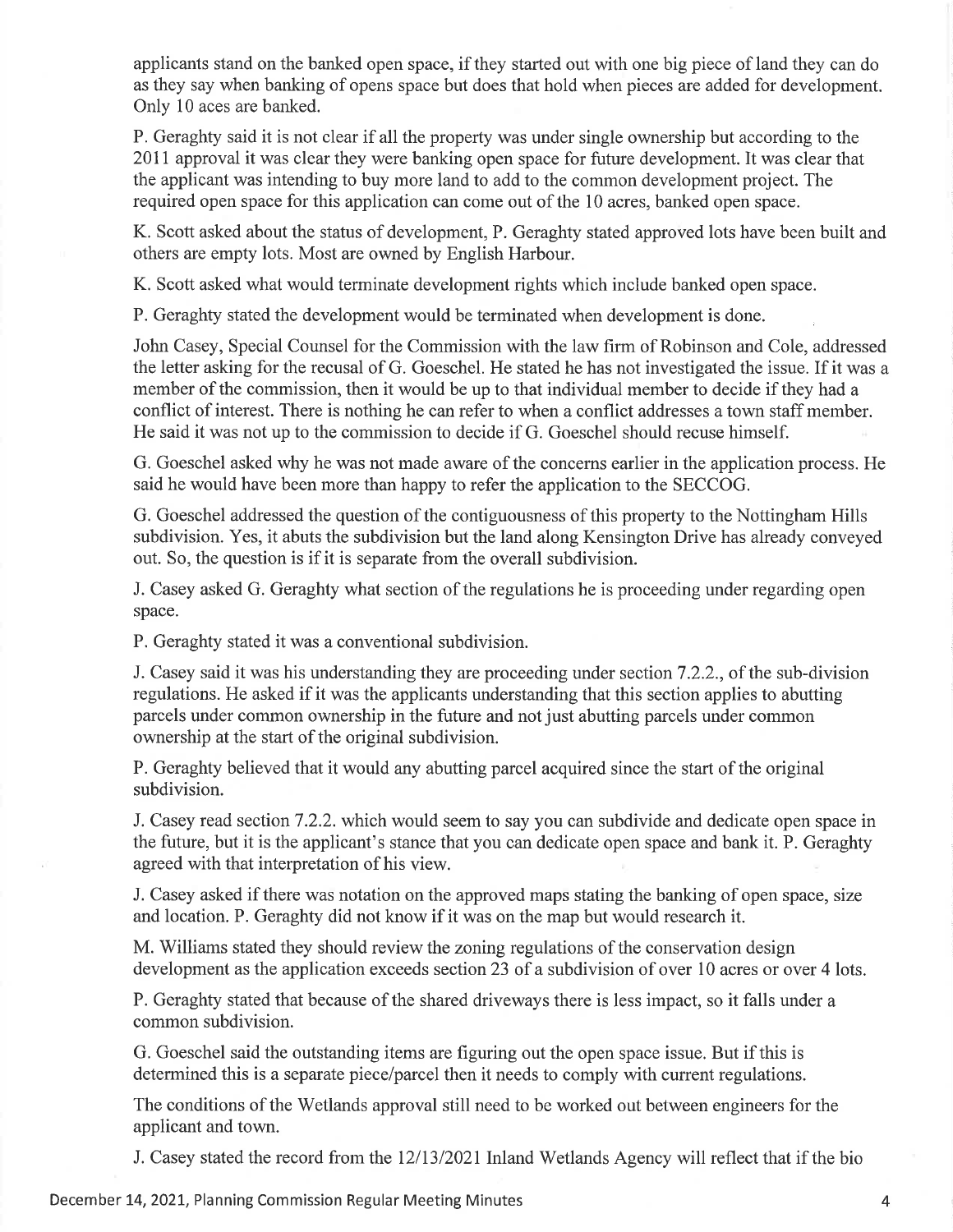swales are needed it would be in the opinion of the town engineer.

J. Casey said this property has had a long and complicated history and both sides need to have their questions and concems addressed.

G. Goeschel stated the Commission has 35 days from the issuance of the Wetlands decision. The members discussed continuing the application to January 11,2022. The Commission decided to discuss outstanding issues to be addressed.

It was noted for the record the applicant has left the room while the application is still being discussed.

The members discussed issues they would like to have researched/answered:

- Can the Commission require a conservation design development (CDD) Section 23, as opposed to a common/conventional design?
- $\bullet$  Get clarifying case law on section 7.2.2 of the zoning regulations
- Is the application and the new property considered contiguous now that the abutting property is no longer owned by the applicant/developer
- Provide confirmation of banking of open space for the future and provide documentation with maps other sources
- Clarify if the original permit expiration as well as conveyance of the original land to landowners other than applicant, count as part of the newly acquired land as being contiguous to the original expired and conveyed subdivision land
- What subdivision regulations existed prior to 2011 in regard to banked open space
- Bond being called on Nottingham, is that considered completion of the development

G. Goeschel will be proactive and make the First Selectman aware of an accusation of a conflict of interest by the applicant.

The application will be tabled to the January 11, 2022, meeting.

# MOTION: (Deeble/Gordon) to schedule a special meeting for January 11,2022. Vote: APPROVED unanimously.

#### ZONING REFERRALS: [Connecticut General Statute (CGS) 8-3a]- none VIII.

#### MUNICIPAL REFERRALS [Connecticut General Statute (CGS) 8-241-none IX.

- OLD BUSINESS X.
	- A. Affordable Housing Plan-no report

### XI. NEW BUSINESS

### A. 2022 Meeting Calendar

The members discussed the presented meeting dates for 2022 and amended as follows:

\* January 25,2022 February 8, 2022 March 8, 2022 April 12, 2022 May 10,2022 June 14,2022

December L4,2O2L, Planning Commission Regular Meeting Minutes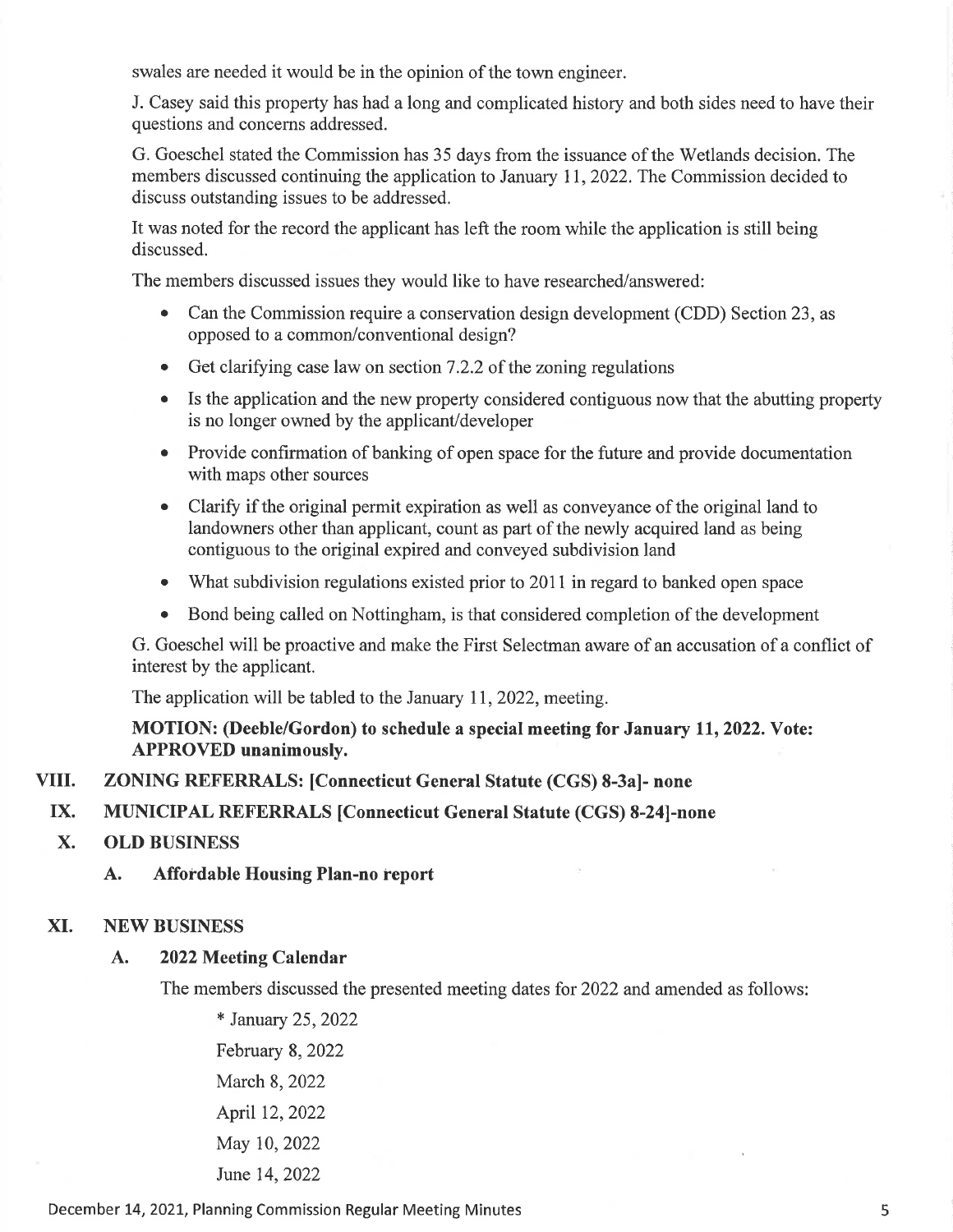July 12,2022 August 9,2022 September 13,2022 October 1I,2022 November 15,2022

December 13,2022

# MOTION: (Williams/Davison) to accept the 2022 meeting dates as amended. Vote: APPROVED unanimously.

#### $B<sub>r</sub>$ ELECTION OF OFFICERS

# MOTION: (Deeble/Gordon) to add election of Vice Chairman as B 1.5. Vote: APPROVED unanimously

### 1. Chairman

G. Goeschel called for nominations for Chairman.

R. Gordon nominated M. Williams for Chairman. There were no other nominations when called for.

M. Williams was elected unanimously as Chairman

### 1.5 Vice Chairman

M. Williams called for nominations for Vice Chairman.

M. Williams nominated K. Scott for Vice Chairman. There were no other nominations when called for.

K. Scott was elected unanimously as Vice Chairman of the Planning Commission

### 2. Secretary

M. Williams called for nominations for Secretary

J. Deeble nominated R. Gordon for Secretary. There were no other nominations when called for.

R. Gordon was elected unanimously as Secretary of the Planning Commission

M. Williams noted the passing of Peter Lynch, a long time and valued member of the Planning Commission and expressed the Commission's sympathies to his family.

### Request for release of bond from Jason Pazzaglia, Owner, Pass Construction LLC, for 249 Upper Pattagansett Road and 41 Scott Road.  $C_{\star}$

G. Goeschel stated the site has been stabilized and he is comfortable releasing the bonds.

MOTION: (Scott/Davison) to approve the release of the bonds for Jason Pazzaglia, Owner, Pass Construction LLC, for 249 Upper Pattagansett Road and 41 Scott Road. Vote: APPROVED unanimously.

### XII. ADJOURNMENT:

MOTION: (Scott/Gordon) to adjourn at 9:04. Vote: APPROVED Unanimously.